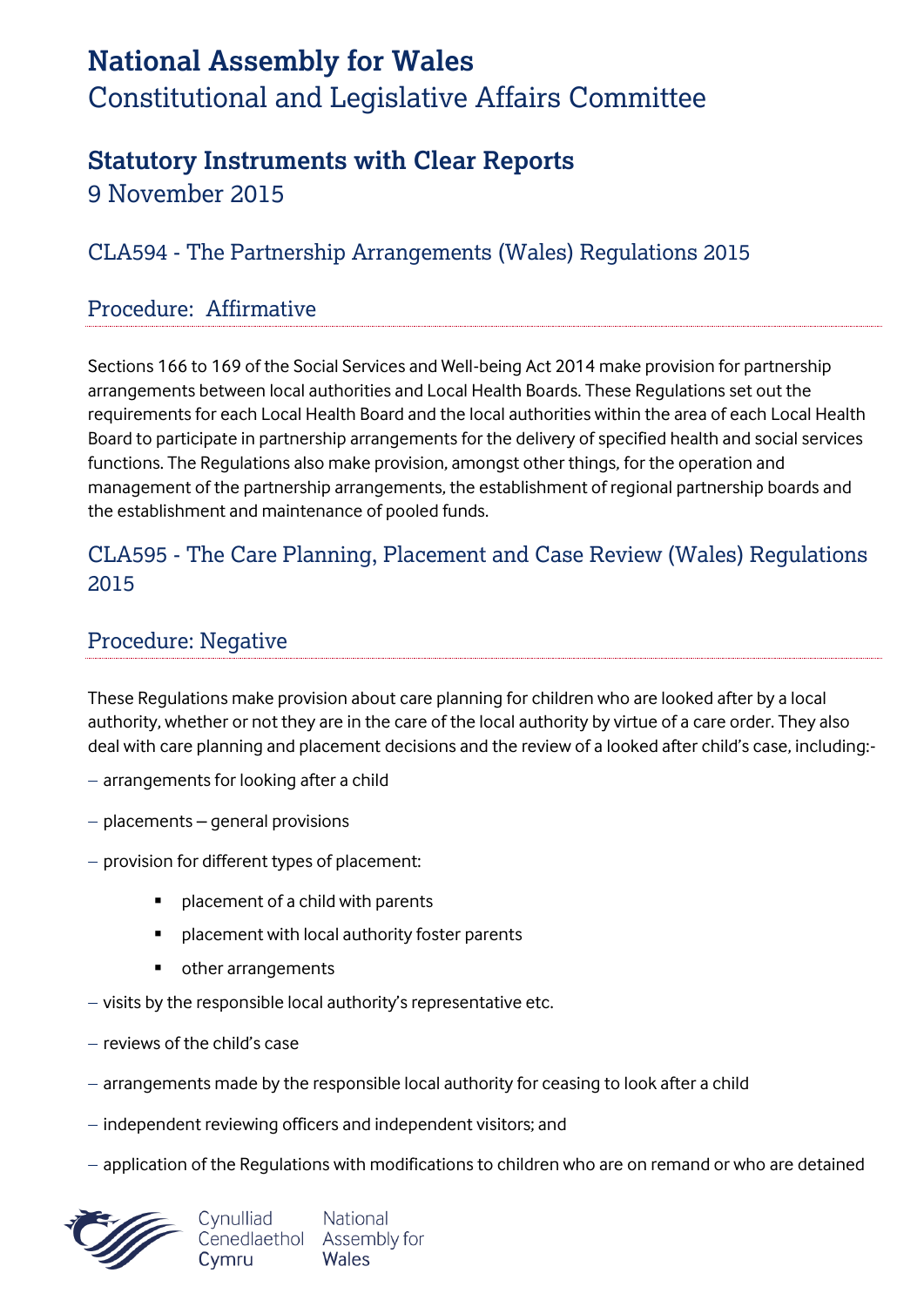$-$  the provision of short breaks for looked after children.

#### CLA596 - The Visits to Children in Detention (Wales) Regulations 2015

#### Procedure: Negative

Section 97 of the Social Services and Well-being (Wales) Act 2014 imposes a duty on a local authority to ensure visits to, and contact with, looked after children and other children.

These Regulations make provision about visiting children who, having been convicted of an offence by a court:

- are detained in youth detention accommodation or in prison, or

 $-$  are required to live in approved accommodation

and are not entitled to ongoing care and support under the Care Leavers (Wales) Regulations 2015, (or equivalent English legislation) for looked after children, care leavers, or visits for former looked after children in detention

## CLA597 - The Care Leavers (Wales) Regulations 2015

#### Procedure: Negative

The purpose of these Regulations is to ensure that care leavers are given the same level of care and support that their peers would expect from a reasonable parent and that they are provided with the opportunities and chance needed to help them move successfully in to adulthood.

The Regulations make provision about the support to be provided to certain young persons who are no longer looked after by a local authority, including category 2, 3 and 4 young persons. The Regulations provides that an additional category of young person, a category 2 young person, which includes a child aged 16 or 17 and who was detained or admitted to hospital and who was previously looked after by a local authority for 13 weeks, is subject to the same access to suitable accommodation as other category 2 young persons.

## CLA598 - The Children (Secure Accommodation) (Wales) regulations 2015

#### Procedure: Affirmative

These Regulations impose requirements in relation to the placement of children in secure accommodation.

They establish a framework for placing looked after children in secure accommodation, putting safeguards in place to ensure that such placements are made in the best interests of the child, and that there are suitable checks and balances to ensure that no child is placed in such accommodation without due process.



Cynulliad **National** Cenedlaethol Assembly for Wales Cymru